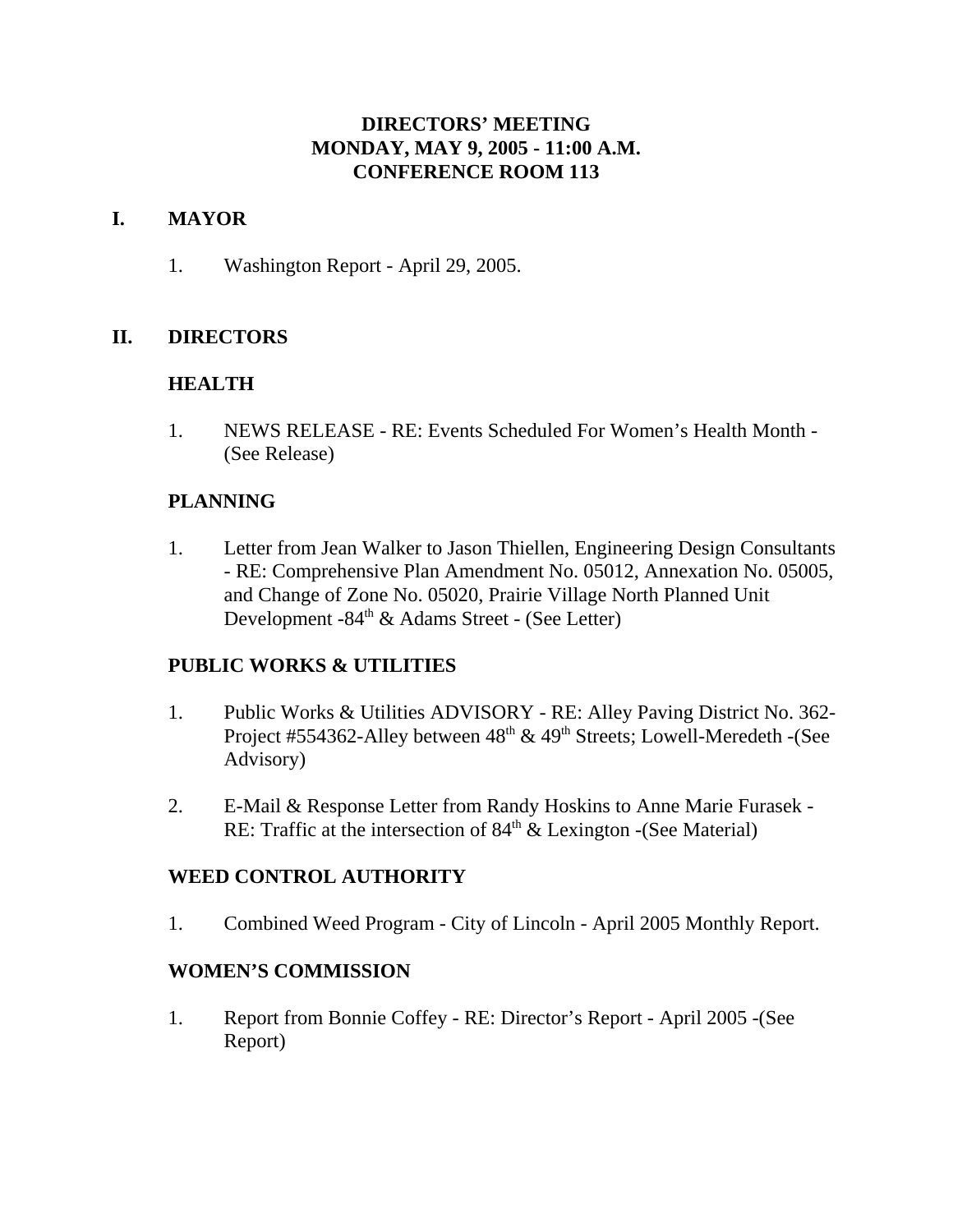2. NEWS RELEASE - RE: Tabitha Honored For Establishing Lactation Room-(See Release)

## **III. CITY CLERK**

## **IV. COUNCIL**

## **A. COUNCIL REQUESTS/CORRESPONDENCE**

## **JON CAMP**

1. E-Mail from Paul Johnson to Jon Camp - RE: Downtown Hotel -(See E-Mail)

## **ANNETTE McROY**

1. Request to Lynn Johnson, Parks & Recreation Director - RE: Skateboard Park in NW Lincoln - (RFI#165 - 5/05/05)

## **TERRY WERNER**

1. Request to Personnel Department - RE: 'M' class employees - (RFI#143 - 5/02/05)

## **V. MISCELLANEOUS**

- 1. Letter & Material from Russell Raybould, CEO, B&R Stores, Inc. RE: Comments concerning "big box" style retail stores such as Wal-Mart - (See Material)
- 2. E-Mail from Dennis Mathias RE: Trying to track down a mailing we received last week supposedly from an animal organization (Friends of Lincoln's Cats and Dogs) **-** (See E-Mail)
- 3. E-Mail from John Baete RE: Mr. Friendt's negative attitude he shows during the election campaign -(Council received their copies of this E-Mail on 5/02/05)(See E-Mail)
- 4. E-Mail from Diane Kimble RE: Extending the \$5.00 bus passports -(See E-Mail)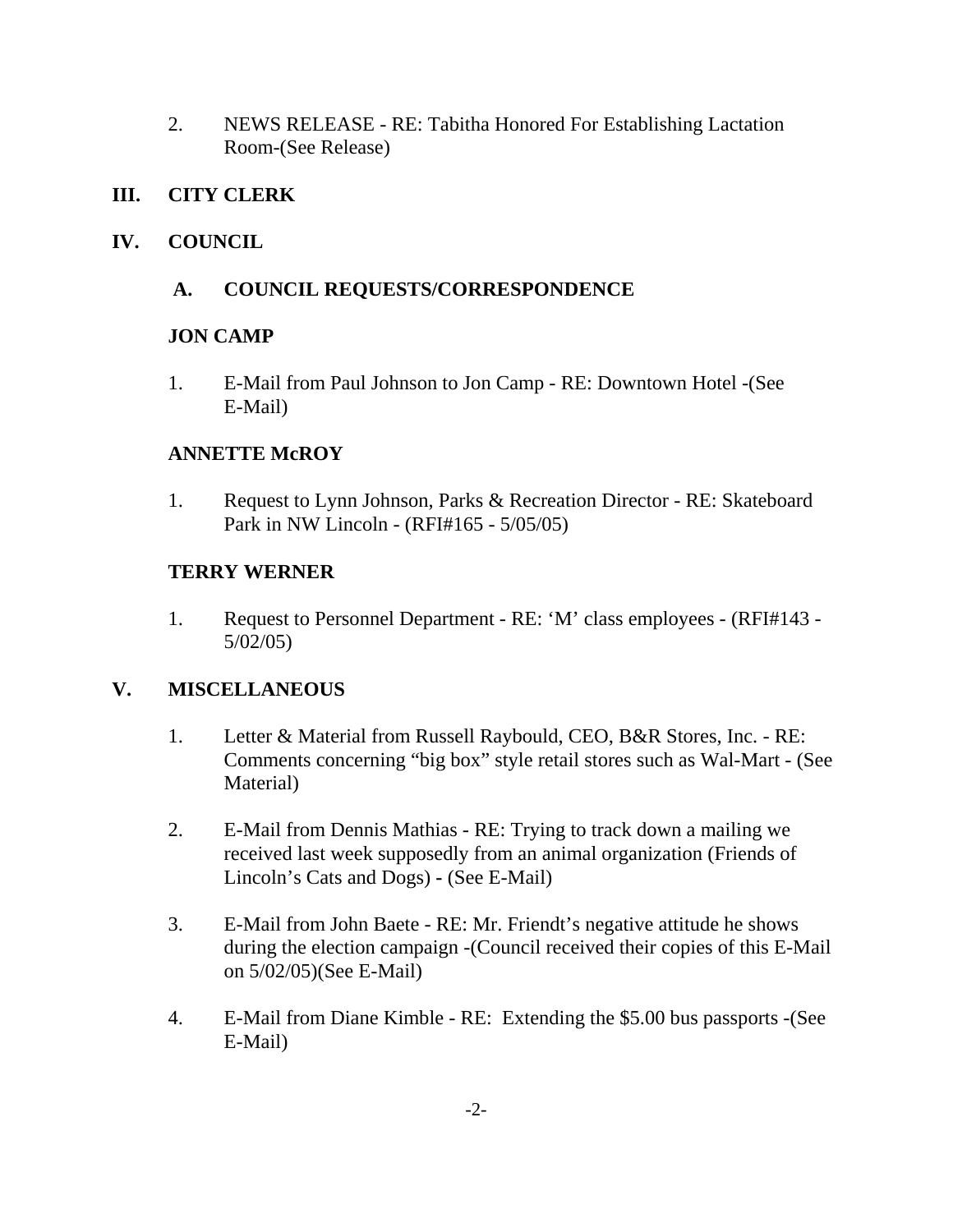- 5. E-Mail from Becky Carter RE: Support for North Hills Comp. Plan Amendment #05005 -(See E-Mail)
- 6. E-Mail from Michael Schlautman RE: Can the condition of the sidewalks in Lincoln be given better attention? - (See E-Mail)
- 7. E-Mail from Carol Brown RE: Support for North Hills Comprehensive Plan Amendment #05005 -(See E-Mail)
- 8. E-Mail from Dave Marreel RE: Support for North Hills Comp Plan Amendment #05005 - (See E-Mail)
- 9. Note Card from Ruth Mussmann RE: Continue to pray you will not permit a Wal-Mart at  $84<sup>th</sup>$  & Adams - I prefer the business of Havelock - (See Note Card)
- 10. Letter from Lincoln Independent Business Association (LIBA) RE: Believes that the new Lodging Tax funds will play an important role in the development of Lincoln's future if used correctly -(See Letter)
- 11. E-Mail from Ryan Simpson RE: I'm really not sure why so many people that get elected into office say that they are helping our City. -(See E-Mail)
- 12. E-Mail RE: I now know the meaning of the phrase "Dirty Politics"!!! (See E-Mail)
- 13. 2 -E-Mail's from Sharyn Marreel; & Stephanie Marreel RE: Support for North Hills Comp Plan Amendment #05005 -(See E-Mail's)
- 14. E-Mail RE: Please vote "FOR" Prairie Lake Shopping Center Movie Complex -(See E-Mail)
- 15. E-Mail RE: Children riding with drunk drivers from Lincoln Bars!! (See E-Mail)
- 16. Letter from Stuen Sheffild RE: The new Civic or Arena documents -(See Letter)(Original Letter & Material placed in Terry Werner's file folder as Council Chair)

**VI.** ADJOURNMENT da050905/tjg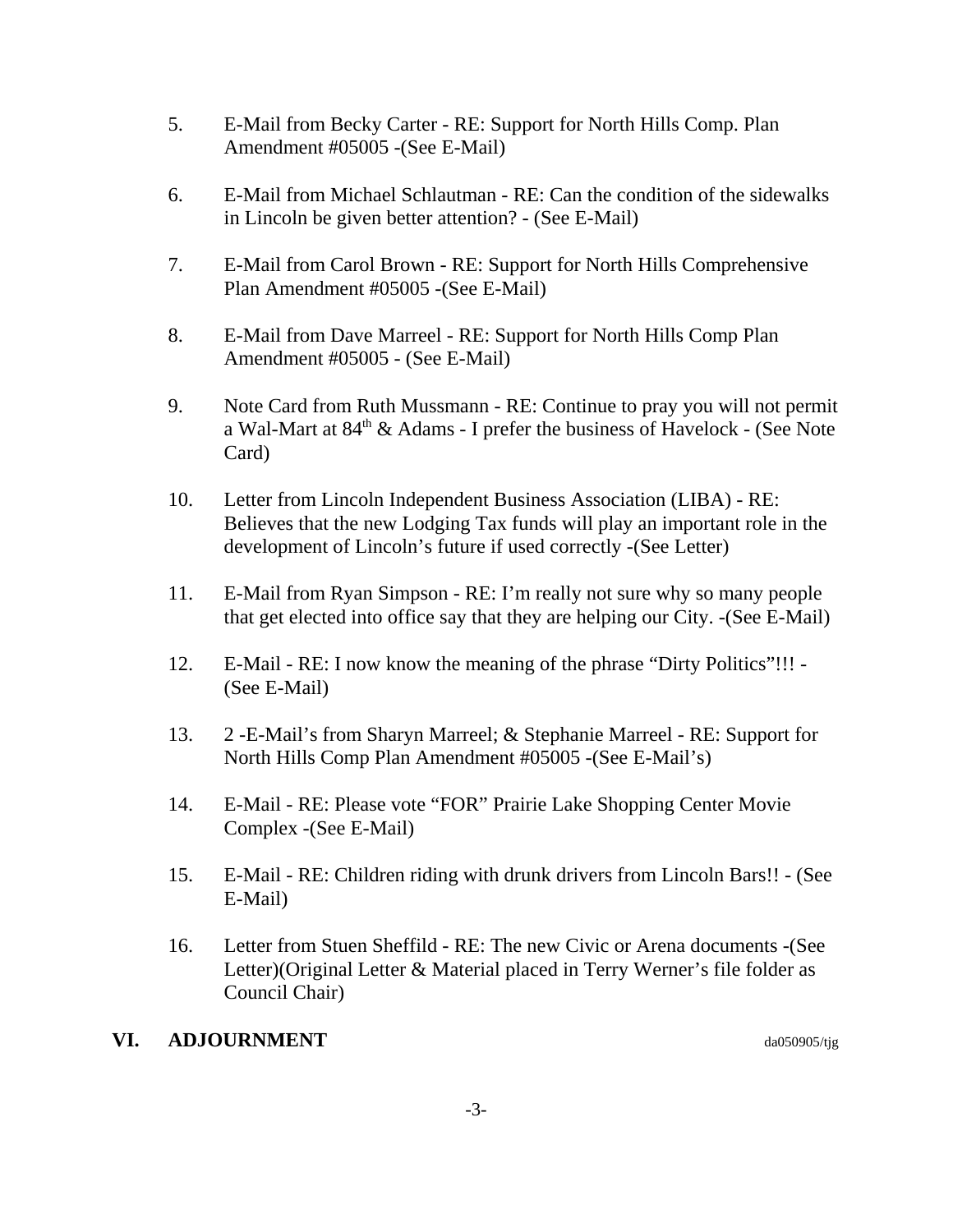### **DIRECTORS' MEETING MINUTES MONDAY, MAY 9, 2005 CONFERENCE ROOM 113**

**Council Members Present:** Ken Svoboda, Vice-Chair; Patte Newman, Glenn Friendt, Jonathan Cook, Annette McRoy

**Council Members Absent:** Terry Werner, Chair**;** Jon Camp - (both attending Federal Fly-In Conference in Washington, D.C.)

**Others Present:** Mayor Coleen Seng, Ann Harrell, Darl Naumann, Lin Quenzer, Rick Hoppe, Mayor's Office; City Clerk, Joan Ross; Dana Roper, City Attorney; Directors and Department Heads; Tammy Grammer, City Council Staff and Deena Winter, Lincoln Journal Star Representative.

## **I. MAYOR**

[Mayor Seng held up an article.] Mayor Coleen Seng commented Karl Fredrickson just handed this to her which was in yesterdays newspaper. In 1885 a newly elected City Council spent its first day putting into action a plan to install sewer lines throughout the City and raising salaries of City employees. So, what's new, same thing on the Agenda all these years later.

She attended the Near South Tour yesterday afternoon. All those beautiful homes, it's a great event each time which they are having it now every two years.

Mayor Seng called on Directors. Police Chief Casady stated Council probably read in the newspaper they had a murder-suicide on Friday at 3308 "S" Street. No history of domestic violence in the family that have been reported to the Police, so it kind of took everyone by surprise. It happened right around the corner from Hartley Elementary School.

Last week, they had some more racist material from the National Alliance that showed up. They've had a couple of reports in the past month of stickers, sort of like address labels, on utility poles in the downtown area and a Parks & Recreation employee found a stack of material in a restroom at Mahoney Park. It looked as if maybe somebody left them inadvertently in the restroom, but this material continues to pop up every now and than. It's pretty evident they have some people in Lincoln that are active with the National Alliance.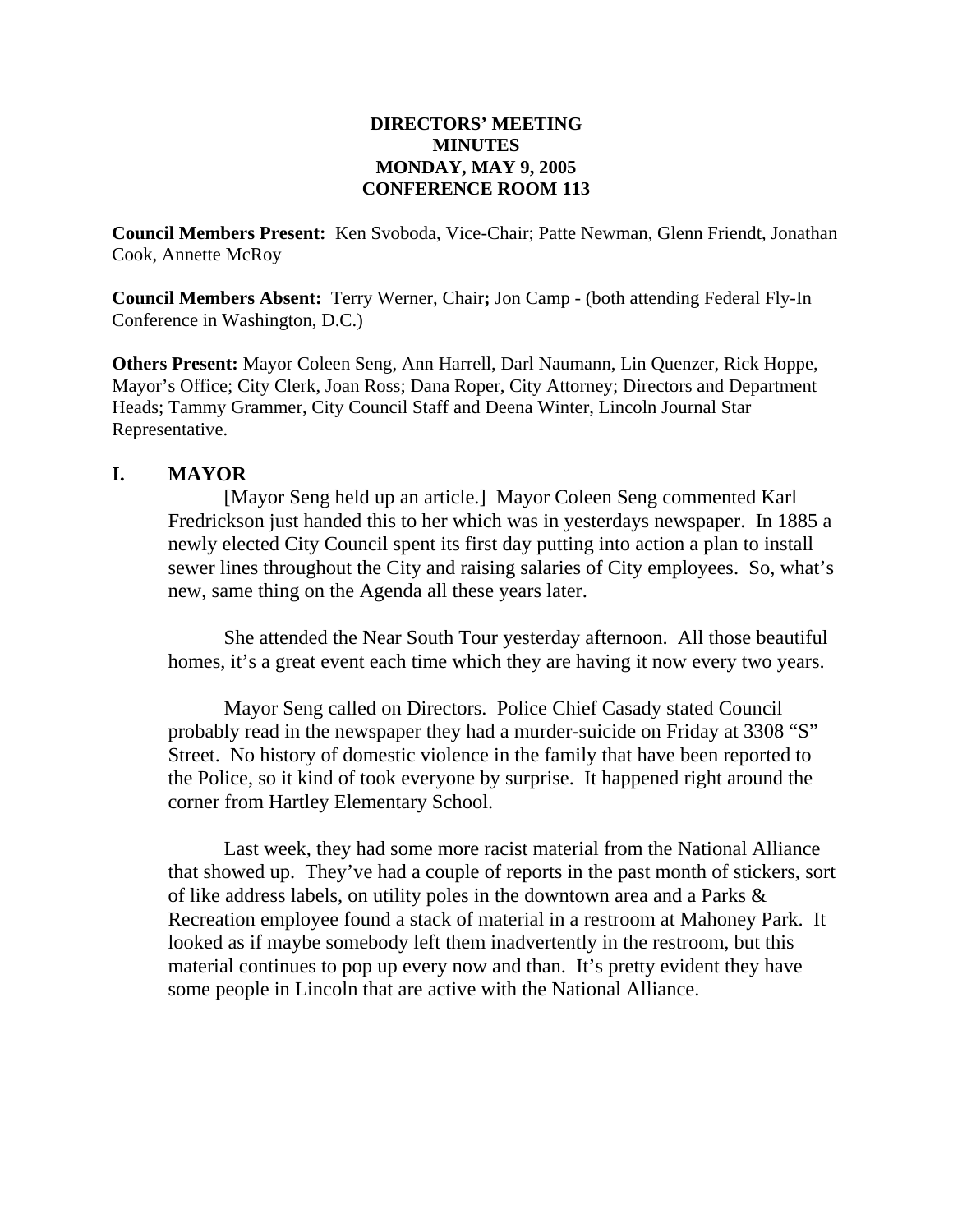Fire Chief Spadt reported they had a couple of suspicious fires over the weekend. On Saturday at  $14<sup>th</sup>$  & Yankee Hill Road in a business under construction was set on fire in the middle of the building.

The fire at 6948 Kings Court was in the newspaper this morning the fire levels a \$400,000 new-house project. Both of these fires are suspicious and under investigation.

Also, this morning around 6:15 a.m. a 49 year old female was transported to St. Elizabeth's hospital. She was in full arrest, it's his understanding that she will survive. He doesn't know the cause of this fire yet, but there was significant damage.

Mayor Seng commented with high wind this weekend was it really tough to handle the fires. Fire Chief Spadt replied yes, the one at  $70<sup>th</sup>$  & Old Cheney Road was really bad. Mr. Svoboda inquired about if they had to have an unit there all night. Chief Spadt said yes, they have to maintain some presence there to let the inspectors do their work.

 Don Herz stated they met last Thursday internally with Amerita's and their bonds consultant to talk about the approval of the storm sewer bonds. Their recommendation is to go forward and issue the bonds as quickly as possible because of the interest rate. So, they are going to be bringing this forward for  $1<sup>st</sup>$ Reading next Monday and requesting  $2^{nd}$  &  $3^{rd}$  Reading the following week with the emergency clause. To get this bond transaction taken care of before Memorial Day, otherwise, it will be delayed for two weeks, so if there is any concern with that let him know. Mr. Friendt inquired about what they do with the funds since they cannot apply them immediately to construction. Are they held in a cash reserve? Mr. Herz stated they hold those in a construction fund and they try to optimize the return on the rate.

Lynn Johnson reported they had a nice event Saturday afternoon the 2<sup>nd</sup> annual West "A" celebration at the Market at Coddington Park-Coddington Shopping Center. The West "A" Neighborhood Association was amazing they put together an amazing event out there. He was contacted by Bill Vocasek on December  $6<sup>th</sup>$  and said that they would like to put up a park shelter. They did all of the fund raising, there was no City money involved in that project at all. Interesting enough, Ed & Dorothy Schwartzkopf were big donors on it, they donated \$5,000 to this project so it is going to be called the Schwartzkopf shelter. It was a wonderful event, great neighborhood and the way a neighborhood activity should go. Mayor Seng added that neighborhood group along with all of the businesses out there really need to be complimented.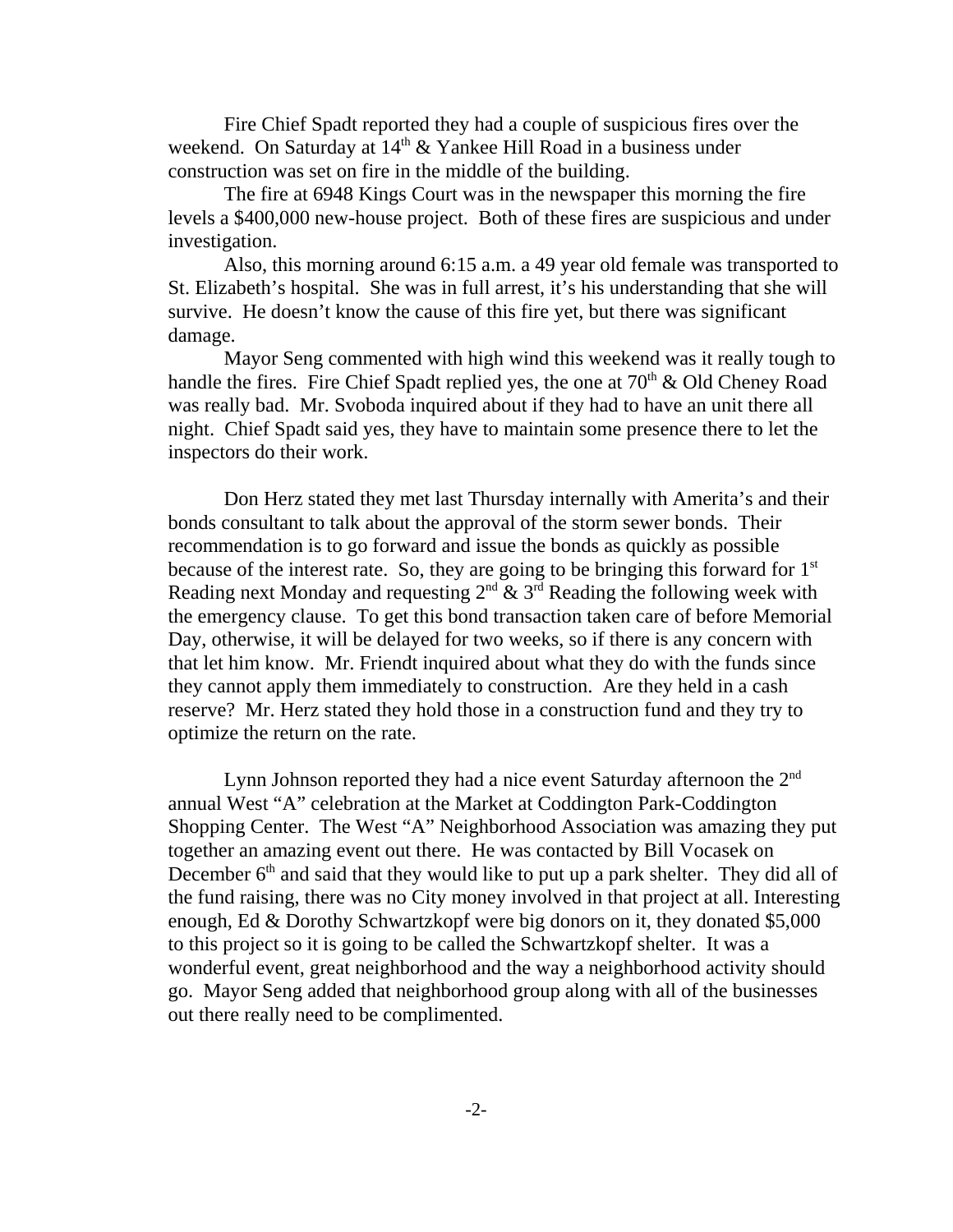Mayor Seng noted she knows they are getting their contracts through and they're meeting all the time with Don Taute.

1. Washington Report - April 29, 2005. — NO COMMENTS

## **II. DIRECTORS** - **NO FURTHER COMMENTS**

## **HEALTH**

1. NEWS RELEASE - RE: Events Scheduled For Women's Health Month. — NO COMMENTS

## **PLANNING**

1. Letter from Jean Walker to Jason Thiellen, Engineering Design Consultants - RE: Comprehensive Plan Amendment No. 05012, Annexation No. 05005, and Change of Zone No. 05020, Prairie Village North Planned Unit Development -84th & Adams Street. — NO COMMENTS

## **PUBLIC WORKS & UTILITIES**

- 1. Public Works & Utilities ADVISORY RE: Alley Paving District No. 362- Project #554362-Alley between 48<sup>th</sup> & 49<sup>th</sup> Streets; Lowell-Meredeth. — NO COMMENTS
- 2. E-Mail & Response Letter from Randy Hoskins to Anne Marie Furasek RE: Traffic at the intersection of  $84<sup>th</sup>$  & Lexington. — NO COMMENTS

# **WEED CONTROL AUTHORITY**

1. Combined Weed Program - City of Lincoln - April 2005 Monthly Report. — NO COMMENTS

## **WOMEN'S COMMISSION**

1. Report from Bonnie Coffey - RE: Director's Report - April 2005. — NO COMMENTS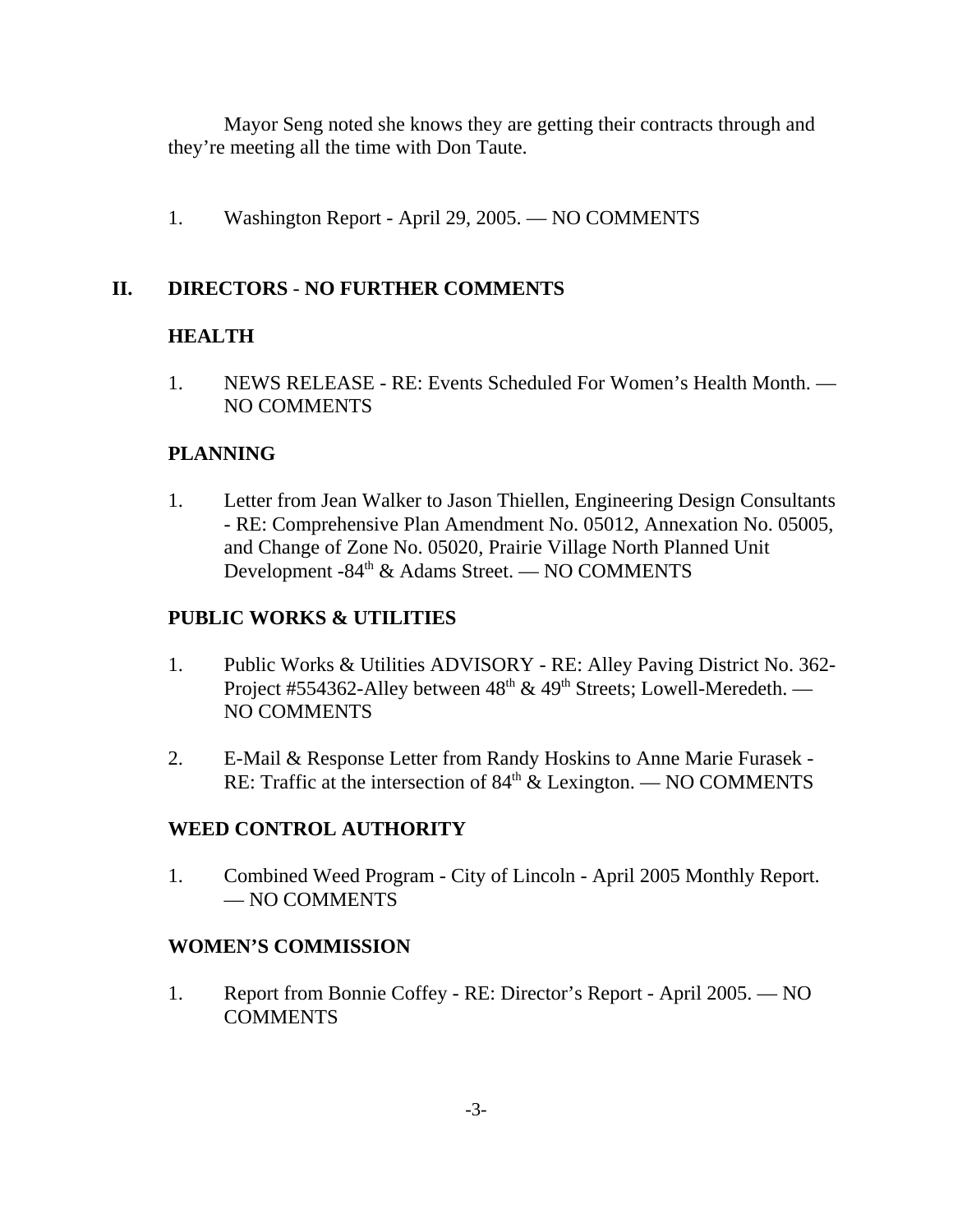2. NEWS RELEASE - RE: Tabitha Honored For Establishing Lactation Room. — NO COMMENTS

## **III. CITY CLERK**

City Clerk Joan Ross stated on their Agenda today under 'Public Hearing-Resolutions', Items 4 & 5 will be called together. *[05R-92, Approving an Agreement between the City and Burlington Northern Santa Fe Railway for funding of an overpass in Southwest 40<sup>th</sup> Street over the existing BNSF Railroad tracks; and 05R-93, Approving an Agreement between the City and the Railroad Transportation Safety District for funding construction of a viaduct in Southwest 40th Street over the Burlington Northern Santa Fe Railroad tracks.]* 

For Item 9 under 'Petitions & Communications' the Class "J" liquor license should actually be a Class "I" liquor license. Noting there was an error on the application, but it is correct on the Resolution. *[Setting the hearing date of Monday, May 23, 2005 at 1:30 p.m. on the Application of The Noodle Shop Co - Colorado Inc. dba Noodles & Company for a Class J Liquor License located at 2801 Pine Lake Road.]* 

The 'Miscellaneous Referral Sheet' very routine. Setting some hearing dates and the Clerk's Letter and Mayor's Approval of Ordinances and Resolutions passed by the City Council on May 2, 2005.

## **IV. COUNCIL**

### **A. COUNCIL REQUESTS/CORRESPONDENCE**

### **JON CAMP - ABSENT**

1. E-Mail from Paul Johnson to Jon Camp - RE: Downtown Hotel. — JON CAMP ABSENT - NO COMMENTS

### **ANNETTE McROY**

1. Request to Lynn Johnson, Parks & Recreation Director - RE: Skateboard Park in NW Lincoln - (RFI#165 - 5/05/05). — Ms. McRoy noted she will just wait for Lynn (Johnson) to set up a meeting.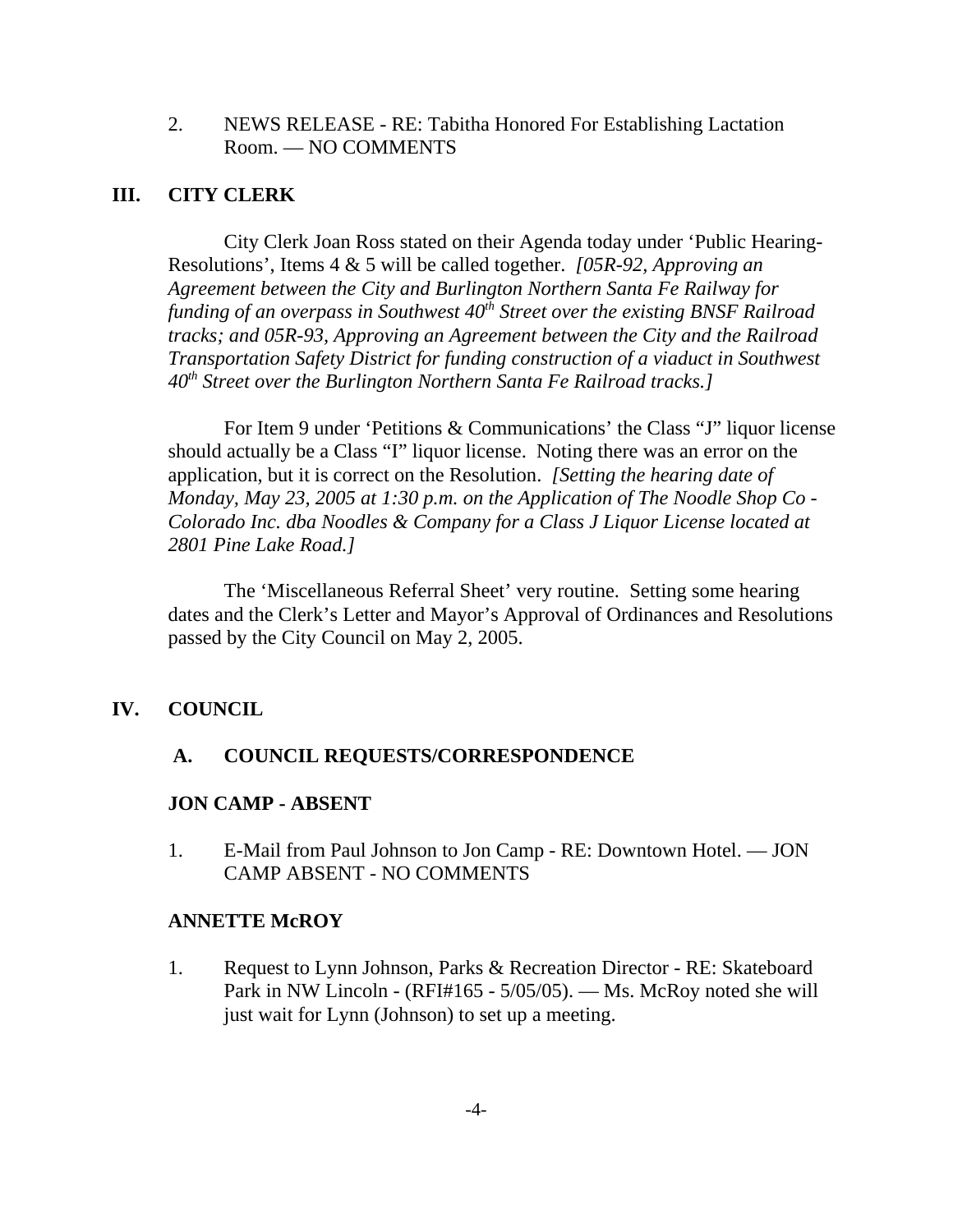Ms. McRoy mentioned that she is working with Mike Merwick regarding Industrial Avenue.

### **TERRY WERNER - ABSENT**

1. Request to Personnel Department - RE: 'M' class employees - (RFI#143 - 5/02/05). — TERRY WERNER ABSENT - NO COMMENTS

#### **PATTE NEWMAN - NO COMMENTS**

## **JONATHAN COOK -**

Mr. Cook questioned in Antelope Valley are construction vehicles using fire hydrants is just anybody allowed to use them. He has had reports of people spotting trucks filling up doing things with hydrants, there doesn't appear to be any kind of a meter, does anybody pay for that water. Karl Fredrickson stated they are allowed, but they should have a meter which they check get from the Water System so they get charged for it. So, if he has a location where somebody is taken water without a meter on it let him know and he will check into it. Mr. Svoboda noted there is a permit that you have to purchase each year for it, you have to rent it from the Public Works Department.

#### **GLENN FRIENDT -**

Mr. Friendt stated he did not have a chance last week to mention what a great idea he thinks it is to put together a group to look at all of the facility needs in the City and so congratulations. He thinks that is a great move. He wished it had been done back before the Lancaster County Event Center was built. Mayor Seng commented yes, she does too. Adding, they will wait for Planning Commission to have their public hearing which she hopes they will place it on pending and then they will have the group get together.

#### **KEN SVOBODA -**

Mr. Svoboda noted they have an addendum and adjourned the meeting.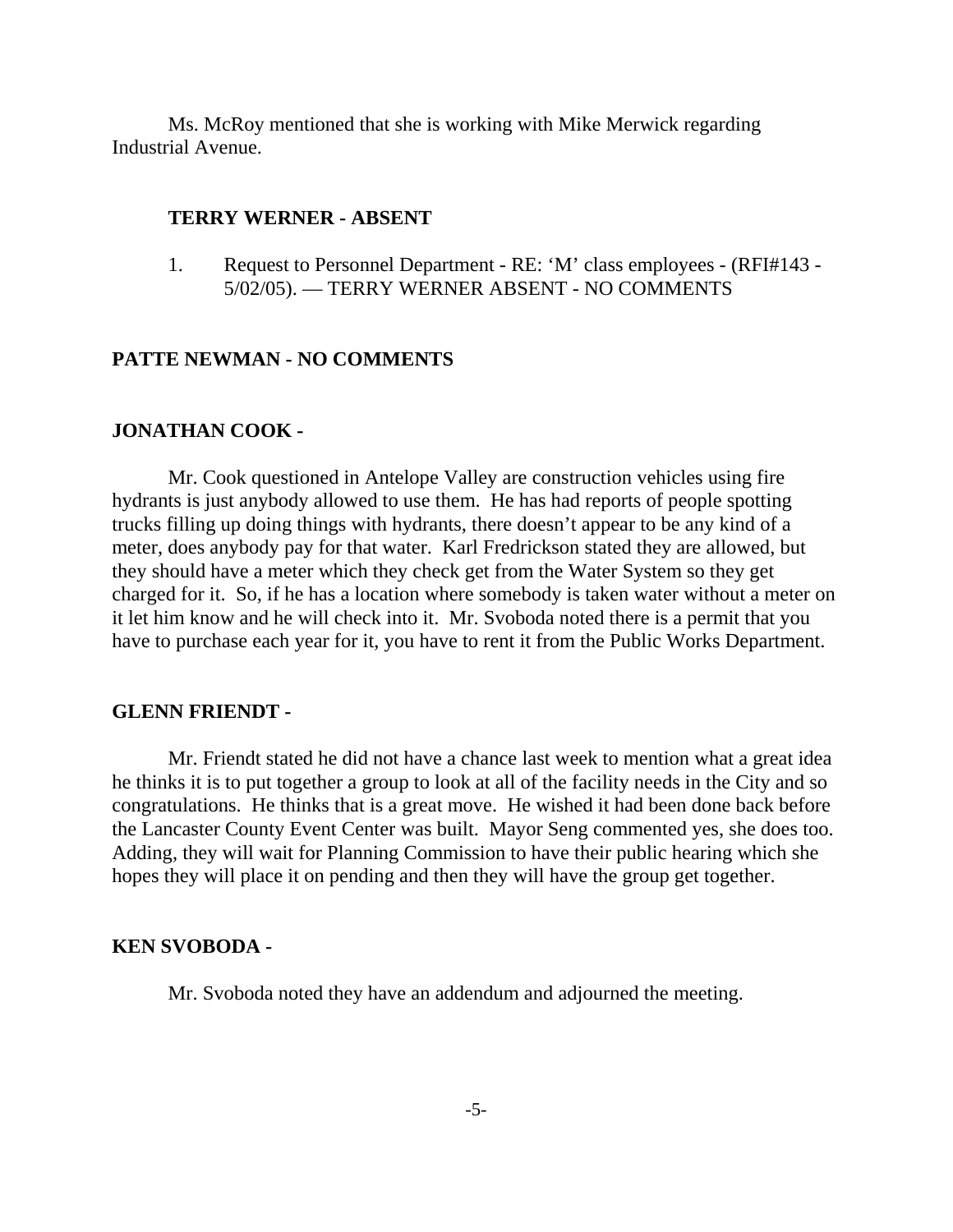## **V. MISCELLANEOUS**

- 1. Letter & Material from Russell Raybould, CEO, B&R Stores, Inc. RE: Comments concerning "big box" style retail stores such as Wal-Mart - (See Material). — NO COMMENTS
- 2. E-Mail from Dennis Mathias RE: Trying to track down a mailing we received last week supposedly from an animal organization (Friends of Lincoln's Cats and Dogs). — NO COMMENTS
- 3. E-Mail from John Baete RE: Mr. Friendt's negative attitude he shows during the election campaign -(Council received their copies of this E-Mail on 5/02/05). — NO COMMENTS
- 4. E-Mail from Diane Kimble RE: Extending the \$5.00 bus passports. NO COMMENTS
- 5. E-Mail from Becky Carter RE: Support for North Hills Comp. Plan Amendment #05005. — NO COMMENTS
- 6. E-Mail from Michael Schlautman RE: Can the condition of the sidewalks in Lincoln be given better attention? — NO COMMENTS
- 7. E-Mail from Carol Brown RE: Support for North Hills Comprehensive Plan Amendment #05005. — NO COMMENTS
- 8. E-Mail from Dave Marreel RE: Support for North Hills Comp Plan Amendment #05005. — NO COMMENTS
- 9. Note Card from Ruth Mussmann RE: Continue to pray you will not permit a Wal-Mart at  $84<sup>th</sup>$  & Adams - I prefer the business of Havelock. — NO COMMENTS
- 10. Letter from Lincoln Independent Business Association (LIBA) RE: Believes that the new Lodging Tax funds will play an important role in the development of Lincoln's future if used correctly. — NO COMMENTS
- 11. E-Mail from Ryan Simpson RE: I'm really not sure why so many people that get elected into office say that they are helping our City. — NO COMMENTS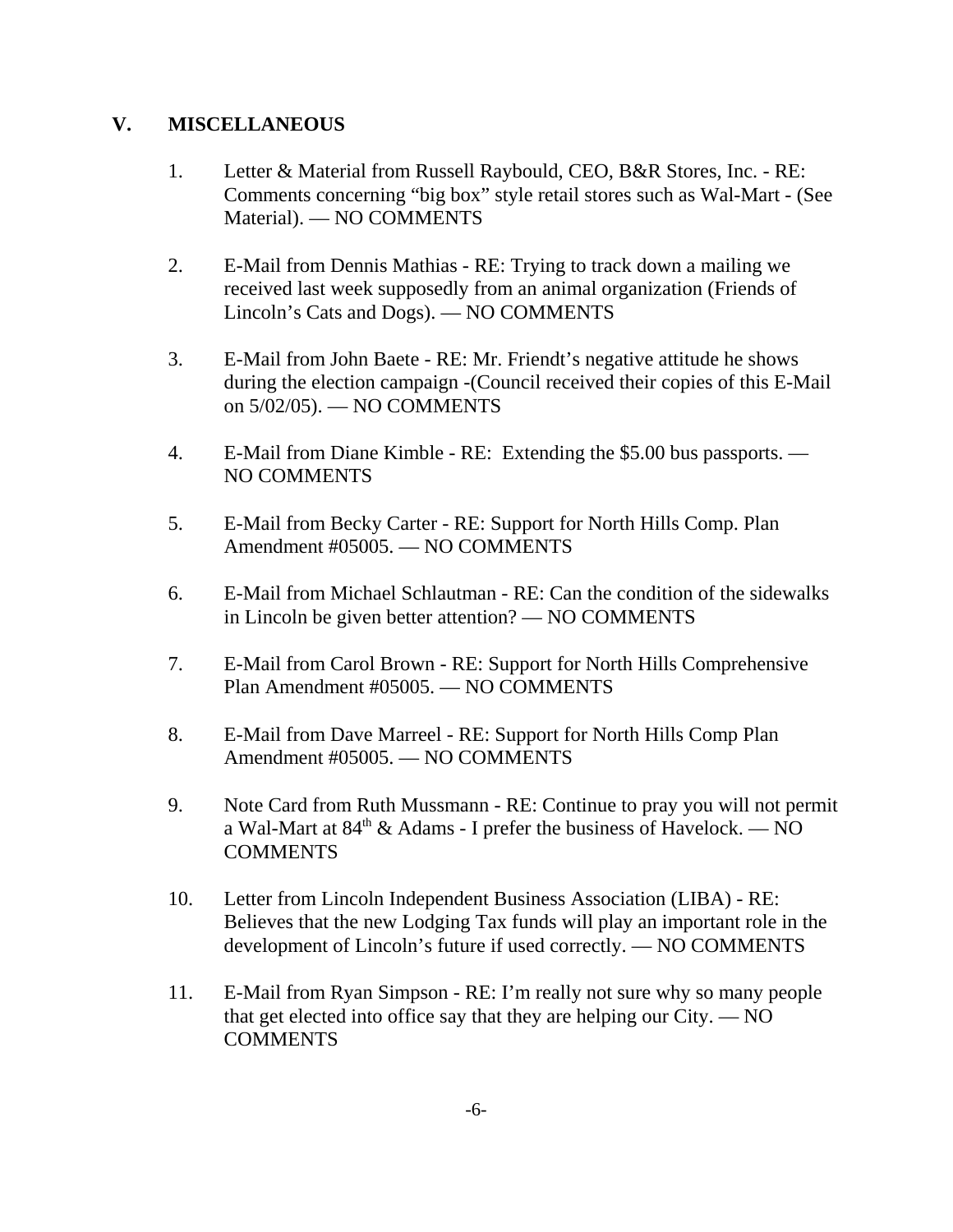- 12. E-Mail RE: I now know the meaning of the phrase "Dirty Politics"!!!. NO COMMENTS
- 13. 2 -E-Mail's from Sharyn Marreel; & Stephanie Marreel RE: Support for North Hills Comp Plan Amendment #05005. — NO COMMENTS
- 14. E-Mail RE: Please vote "FOR" Prairie Lake Shopping Center Movie Complex. — NO COMMENTS
- 15. E-Mail RE: Children riding with drunk drivers from Lincoln Bars!! NO COMMENTS
- 16. Letter from Stuen Sheffild RE: The new Civic or Arena documents -(See Letter)(Original Letter & Material placed in Terry Werner's file folder as Council Chair). — NO COMMENTS

# **ADDENDUM - (For May 9th)**

### **I. MAYOR**

- 1. NEWS ADVISORY RE: Mayor Coleen Seng will unveil the repaired Cupid Fountain in the Antelope Rose Garden at a news conference at 10:00 a.m. Thursday May  $5<sup>th</sup>$ .  $-$  NO **COMMENTS**
- 2. NEWS RELEASE RE: Repaired Cupid Fountain Unveiled In Antelope Park -Plans announced for Rose Garden and Sunken Gardens. — NO COMMENTS
- 3. NEWS RELEASE RE: 14th Street To Close North Of Court Street. NO **COMMENTS**
- 4. NEWS RELEASE RE: Public Briefing Planned For Six-Year CIP. NO COMMENTS
- 5. NEWS RELEASE RE: City Recognized For After-School Initiatives. NO **COMMENTS**
- 6. NEWS RELEASE RE: Mayor Seng's Public Schedule Week of May 7 through May 13, 2005-Schedule subject to change. — NO COMMENTS